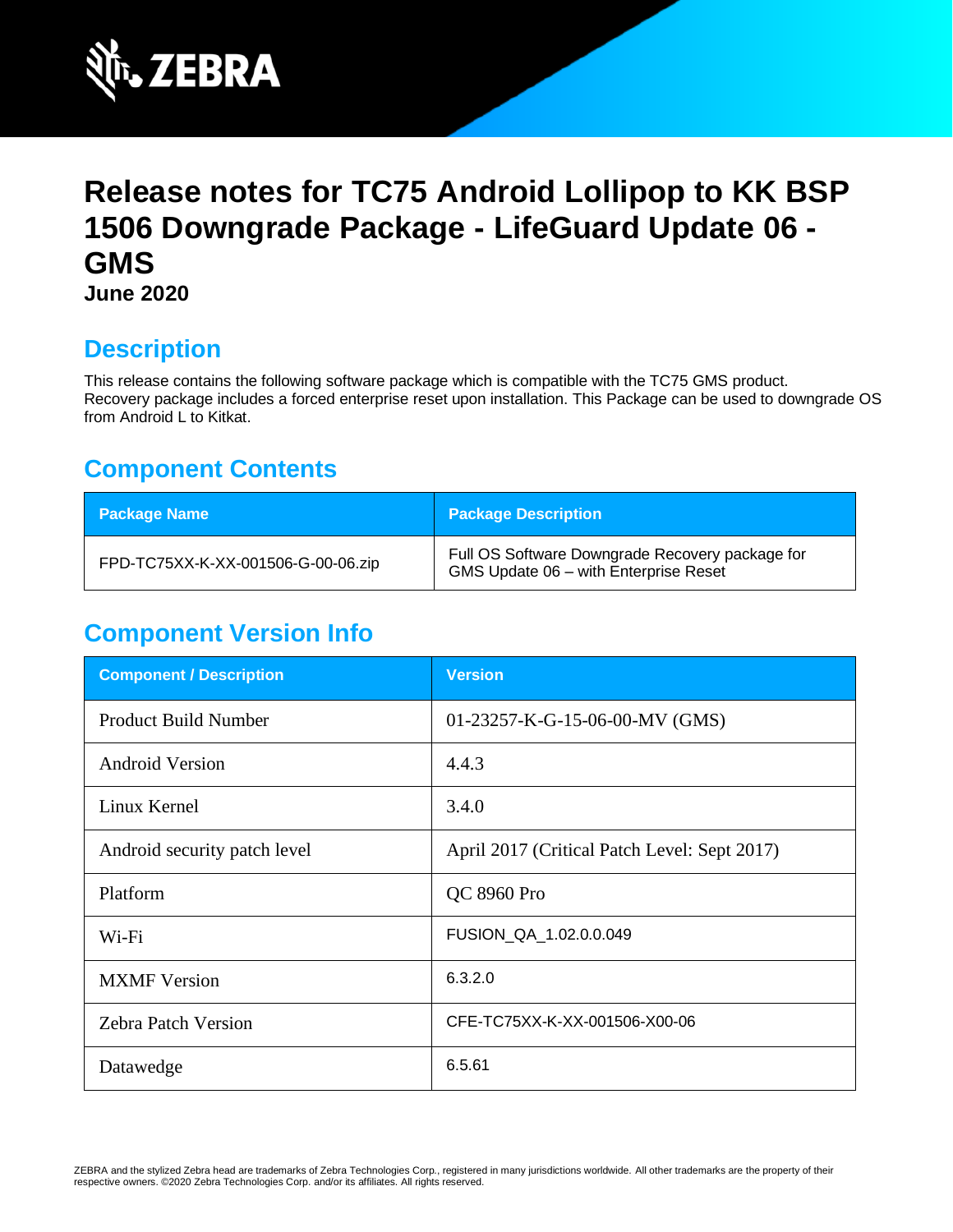

This release packages **FPD-TC75XX-K-XX-001506-G-00-06.zip** contains the following fixes and patches.

### ❖ **Android Security Patch Level: April 2017 (Critical Patch Level: Sep 2017)**

Use the link below to see the Android Security bulletin for more information: <https://source.android.com/security/bulletin/>

- Added support for Tianma display panel.
- SPR 35766- Resolved an issue wherein device takes longer time to connect when deployed in a denser SSID environment.
- SPR32676 Resolved an issue wherein DataWedge App crashes when Velocity App tries to send an Intent to enable the scanner plugin.
- SPR34472 Resolved an issue wherein binder exceptions were seen when transaction messages were of large size.
- SPR35313 Resolved an issue wherein devices out of the box intermittently failed to get staged via StageNow.

### **Device Compatibility**

This Full OS Software Downgrade Recovery package release has been approved for use with the following Zebra devices.

| <b>Device</b>    | <b>Operating System</b> |
|------------------|-------------------------|
| TC75AH-GA11ES-A2 | Android 4.4.3           |
| TC75AH-GA11ES-A1 | Android 4.4.3           |
| TC75BH-GA11ES    | Android 4.4.3           |
| TC75BH-GA11ES-TW | Android 4.4.3           |
| TC75BH-KA11ES-BR | Android 4.4.3           |
| TC75BH-GA11MS-CN | Android 4.4.3           |
| TC75AH-KA11ES-A2 | Android 4.4.3           |
| TC75AH-KA11ES-A1 | Android 4.4.3           |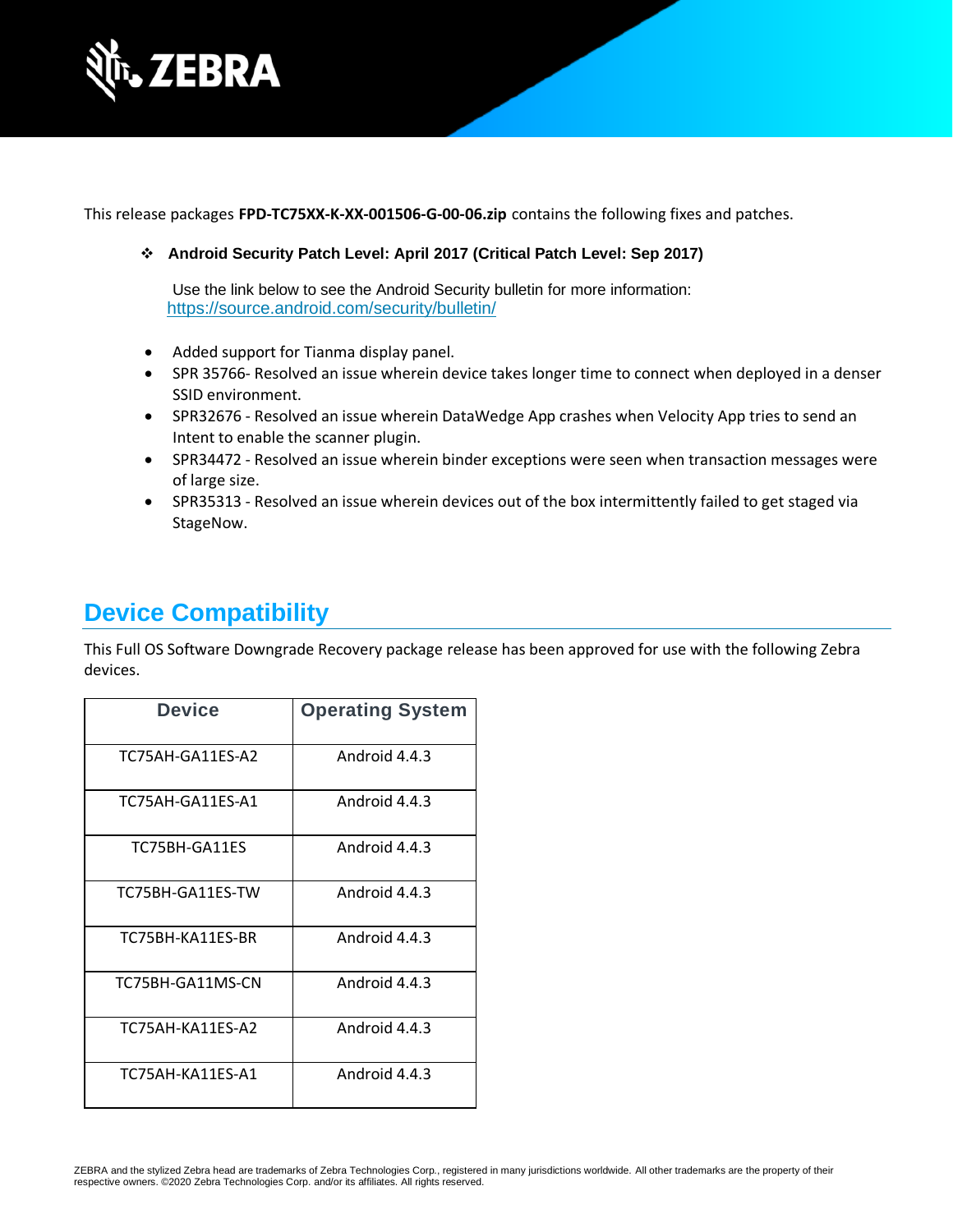

| TC75BH-KA11ES    | Android 4.4.3 |
|------------------|---------------|
| TC75BH-KA11ES-TW | Android 4.4.3 |
| TC75BH-KA11ES-01 | Android 4.4.3 |
| TC75BH-KA11ES-RM | Android 4.4.3 |
| TC75BH-KA11MS-CN | Android 4.4.3 |
| TC75BH-KA11ES-BR | Android 4.4.3 |

# **Installation Requirements**

This Software should be used with compatible devices listed above

- ADB installed on the PC (including adb drivers)
- USB debugging turned ON (from Developer options)

### **Installation Instructions**

#### **Tianma display devices are not allowed to downgrade to any of the older BSPs or Patches**

- To identify the display type on TC75 devices user can check the 'persist.sys.hw.display.id' property using adb getprop command.
	- o For TC75 Innolux device [persist.sys.hw.display.id]: [600]
	- o For TC75 Tianma device [persist.sys.hw.display.id]: [512]

### BEFORE UPDATING THE OS IMAGE, EXTERNAL POWER MUST BE APPLIED TO THE TERMINAL VIA USB CHARGING CABLE OR CRADLE.

#### PLEASE ENSURE BATTERY LEVEL IS > 30%

### **Downgrade software update procedure for TC75:**

- 1. Connect the USB cable from your PC to the device.
- 2. On your PC, you should see REMOVABLE DISK appearing in the File Explorer. copy the FPD-TC75XX-K-XX-001506-G-00-06.zip file on storage.
- 3. Long press power button and select reset option.
- 4. Keep holding down Trigger button after selecting reset option.
- 5. Wait till the device boot into recovery mode. Do not release the trigger button.
- 6. Click on Vol+ or Vol- to navigate and select appropriated storage. Release the PTT button.